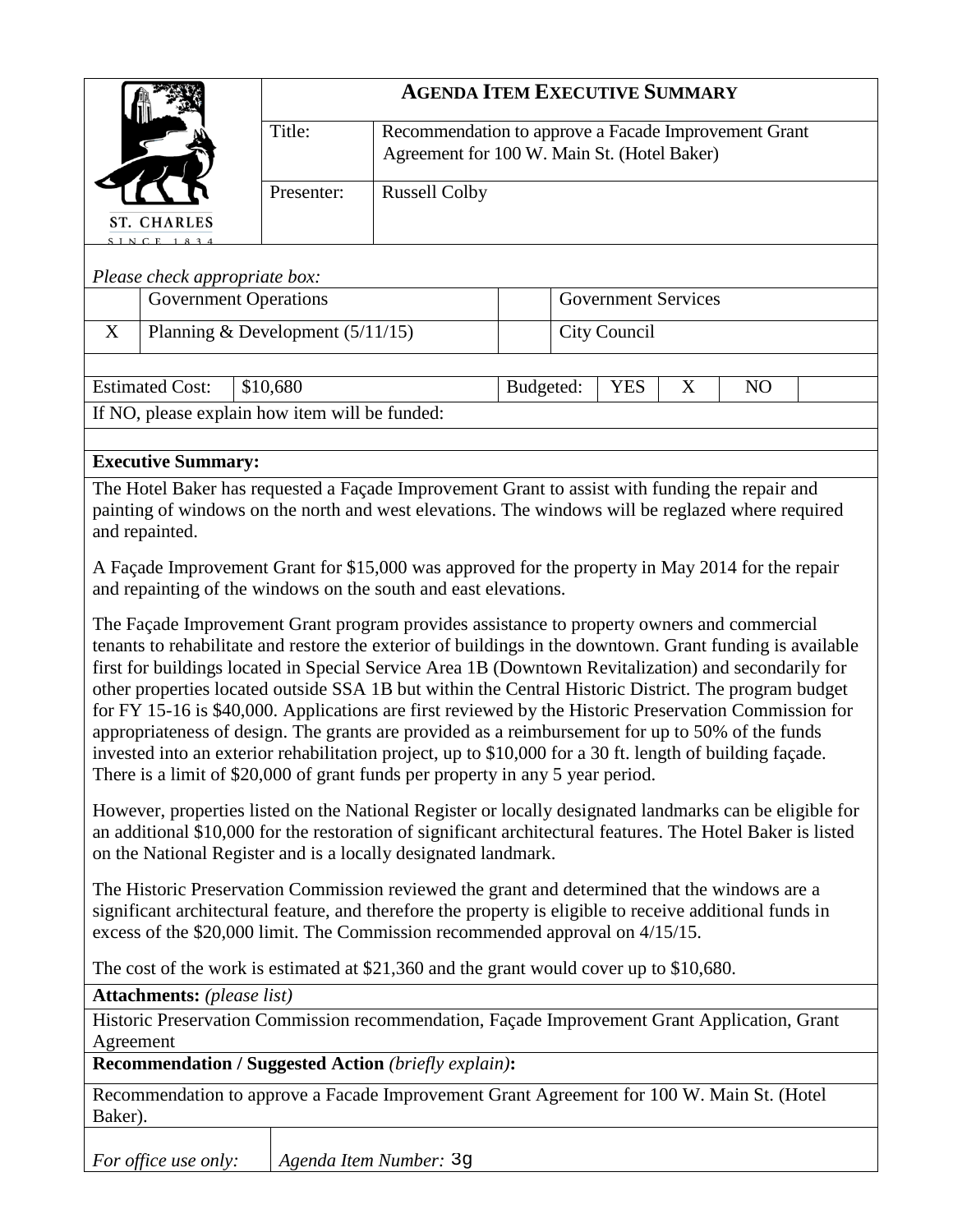## **City of St. Charles, Illinois**

#### **Historic Preservation Commission Resolution No. 5-2015**

# **A Resolution Recommending Approval of A Façade Improvement Grant Application (100 W. Main St. – Hotel Baker)**

WHEREAS, it is the responsibility of the St. Charles Historic Preservation Commission to review applications for the Facade Improvement Grant Program; and

WHEREAS, the Historic Preservation Commission has reviewed the Facade Improvement Grant Application for 100 W. Main St., and has found said application to be architecturally appropriate and in conformance with the Downtown Design Guidelines and the Historic Preservation Ordinance, Chapter 17.32 of the Zoning Ordinance; and

WHEREAS, the Historic Preservation Commission finds approval of said Facade Improvement Application to be in the best interest of the City of St. Charles.

NOW THEREFORE, be it resolved by the St. Charles Historic Preservation Commission to recommend to the City Council approval of the Facade Improvement Application for 100 W. Main St., with the following supporting comments:

1. The windows are a significant architectural feature of the Hotel Baker and, as a designated historic landmark, the proposed window repair and repainting project should be eligible for additional funds as permitted by the Façade Improvement Grant program.

Roll Call Vote: Ayes: Bobowiec, Malay, Norris, Pretz, Withey Nays: None Abstain: None Absent: Gibson Motion Carried.

**PASSED,** this 15th day of April, 2015.

\_\_\_\_\_\_\_\_\_\_\_\_\_\_\_\_\_\_\_\_\_\_\_\_\_\_\_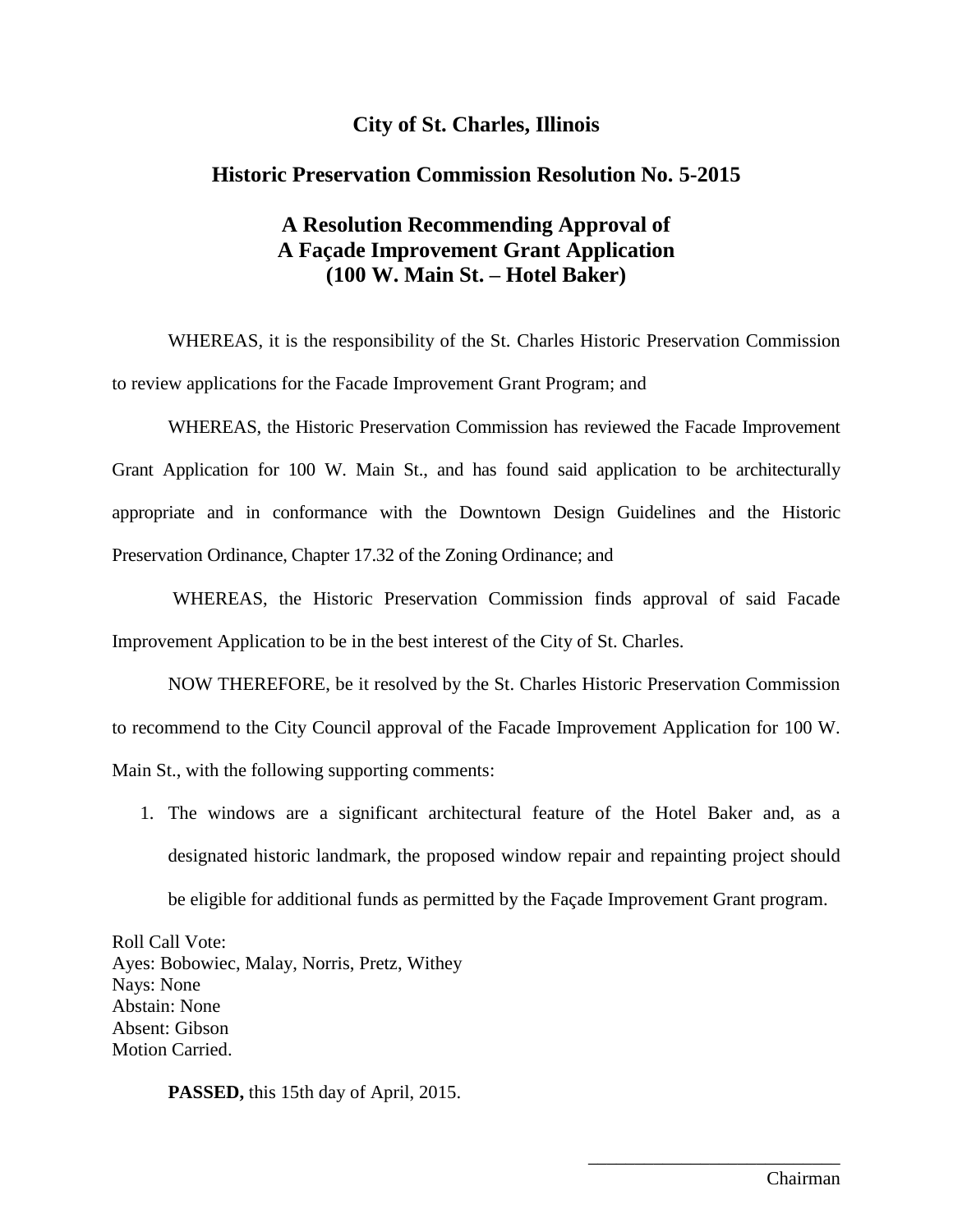### **CITY OF ST. CHARLES** FACADE IMPROVEMENT PROGRAM **APPLICATION FORM**

A non-refundable fee of \$50.00 must accompany this application. Checks should be made payable to the City of St. Charles.

| 1) Applicant Joselito Salas (Hotel Buker)                                                                                            |                                                                                                                                       |         |
|--------------------------------------------------------------------------------------------------------------------------------------|---------------------------------------------------------------------------------------------------------------------------------------|---------|
| Home Address: (Street) (City/State/Zip)                                                                                              |                                                                                                                                       | (Phone) |
| Business Address: 100 West Main $8t$ St Charles 11.60174 630-584-2100                                                                |                                                                                                                                       |         |
| Federal Tax ID Number:                                                                                                               |                                                                                                                                       |         |
| 2) Building or establishment for which the reimbursement grant is sought                                                             |                                                                                                                                       |         |
| 100 Wrest Main St. (Street Address)                                                                                                  |                                                                                                                                       |         |
|                                                                                                                                      |                                                                                                                                       |         |
|                                                                                                                                      | $09 - 27 - 376 - 005$                                                                                                                 |         |
|                                                                                                                                      | (Property Identification Number)                                                                                                      |         |
| 3) Proposed Improvements (Check all that apply):<br>$\Box$ Canopy/Awning                                                             | $\Box$ Signage                                                                                                                        |         |
| 日 Windows/Doors<br>$\Box$ Tuck pointing/Masonry Repair<br>$\Box$ Masonry Cleaning<br>$\Box$ Painting<br>$\Box$ Other(Please Specify) | $\square$ Exterior Lighting<br>□ Restoration of Architectural Features<br>$\square$ Rear Entrance Improvements (Please specify below) |         |
| Describe the scope and purpose of the work to be done:<br>Windows and fire escape painting                                           |                                                                                                                                       |         |
| Preliminary Cost Estimate: $\frac{26}{100}$ , $\frac{60}{100}$<br>\$21,360.00<br>based on revised estimate                           | City's Grant Amount: \$                                                                                                               |         |
|                                                                                                                                      | For windows any -eag 9/23/15.                                                                                                         |         |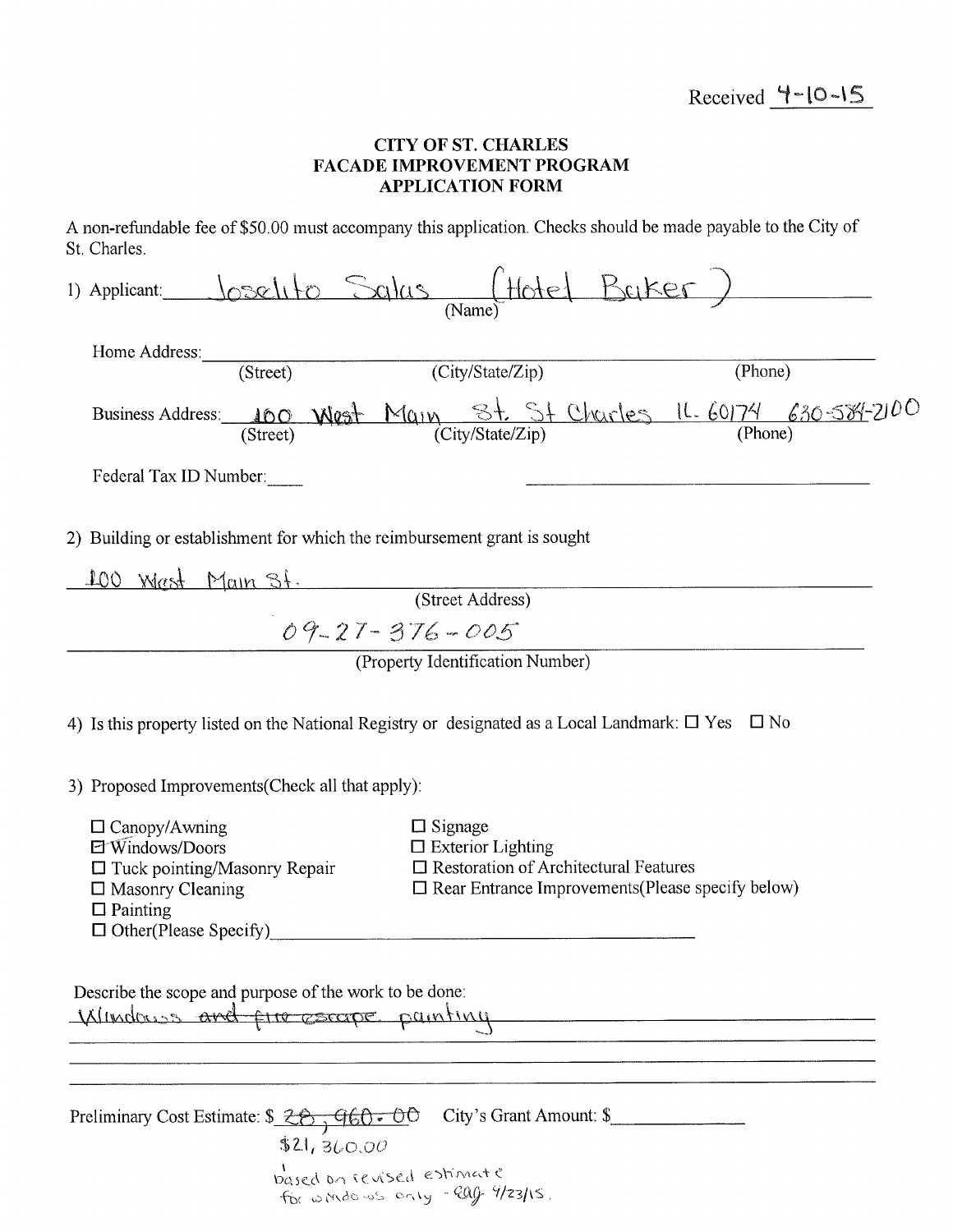#### 4) Statement of Understanding:

- A. I agree to comply with the guidelines and procedures of the St. Charles Façade Improvement Program.
- B. I understand that I must submit detailed cost documentation, copies of bids, contracts, invoices, receipts, and contractor's final waivers of lien upon completion of the approved improvements.
- C. I understand that work done before a Façade Improvement Agreement is approved by the City Council is not eligible for a grant.
- D. I understand the Façade Improvement reimbursement grants are subject to taxation and that the City is required to report the amount and recipient of said grants to the IRS

Signature Applicant

If the applicant is other than the owner, you must have the owner complete the following certificate:

undertake the approved improvements.

Signature  $\angle$ Date Owner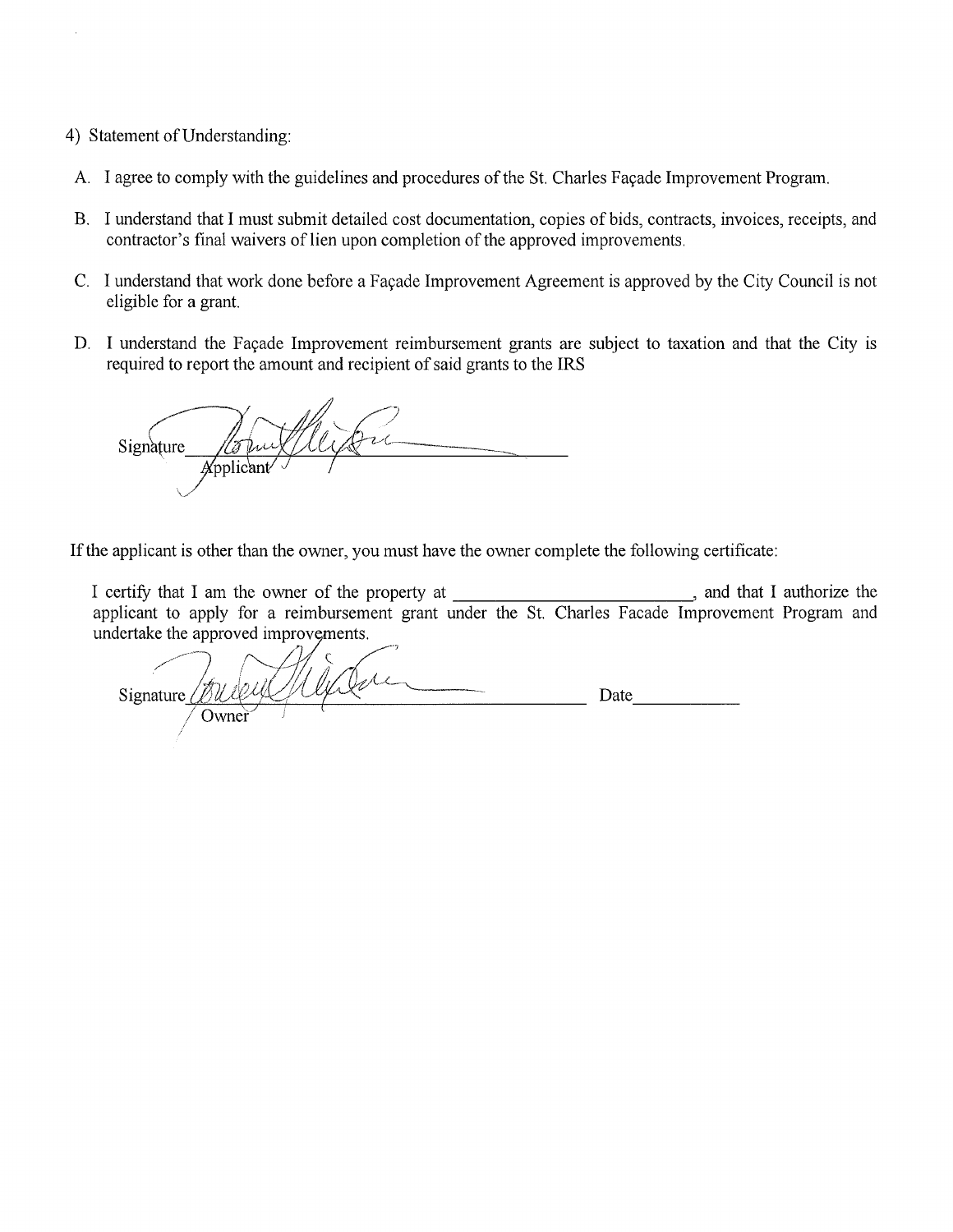K & J Painting, Inc. 732 North Street Geneva, Il 60134-1358 Phone: 630-404-2662 Cell: 262-945-2020

REVISED .

# **BID PROPOSAL**

Date: 4-20-15 PROJECT: Hotel Baker - St. Charles Includes: Addendum 0 Plan Date: None Painting: 09900

Base Bid: \$21,360.00 Entire price for windows only

Alt \$40.00 To replace broken panes.

Includes: North Elevation and West Elevation - includes Rainbow Room and Trophy Room (?). Scrape old glaze out and re-glaze windows (approx 50%) where needed. Prime and paint. Includes lifts, permits etc.

If you have any questions regarding the above, please feel free to contact me on my cell phone.

Sincerely,

Jay Trapp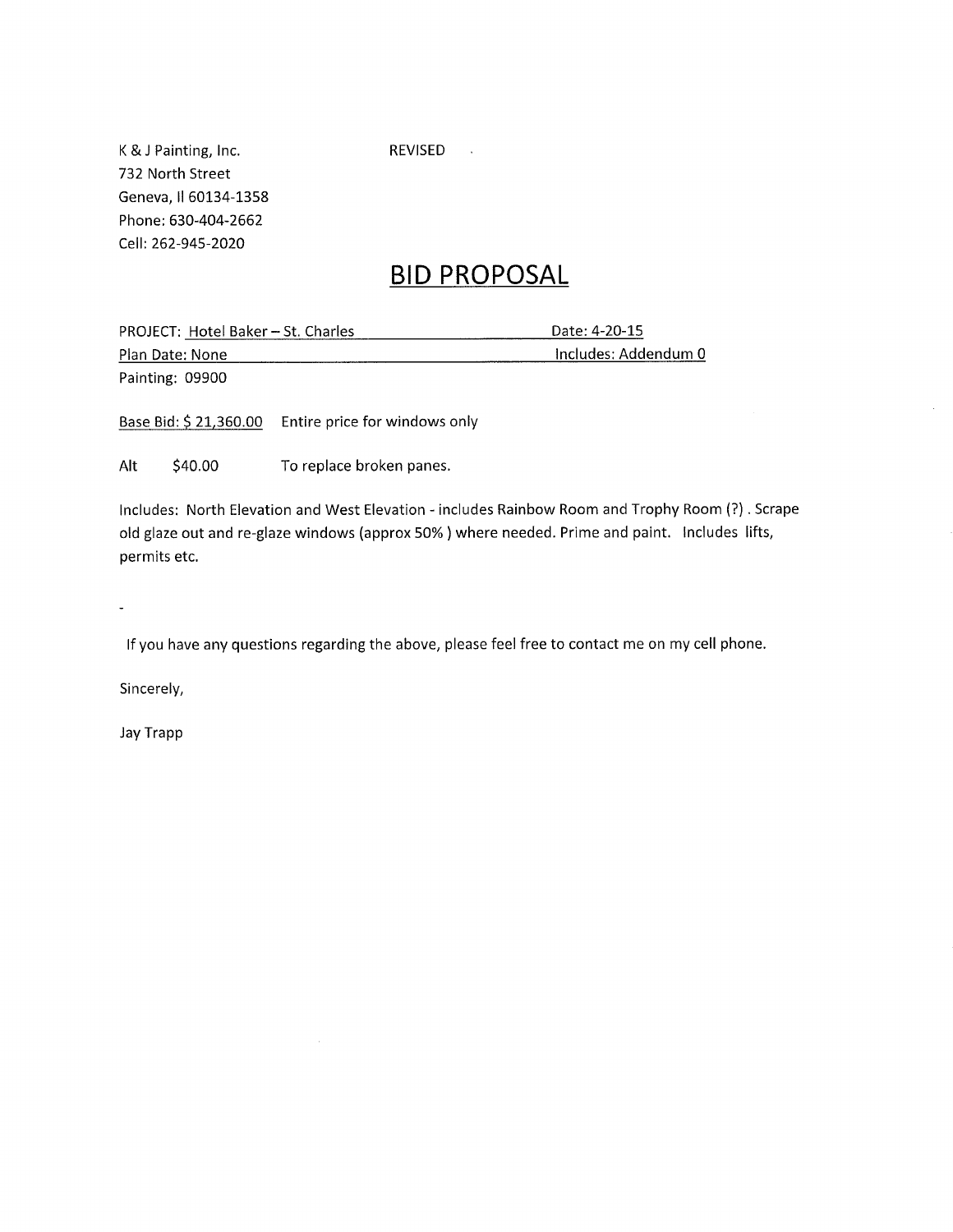# **Hotel Baker – North Elevation (rear)**



# **Hotel Baker – West Elevation**

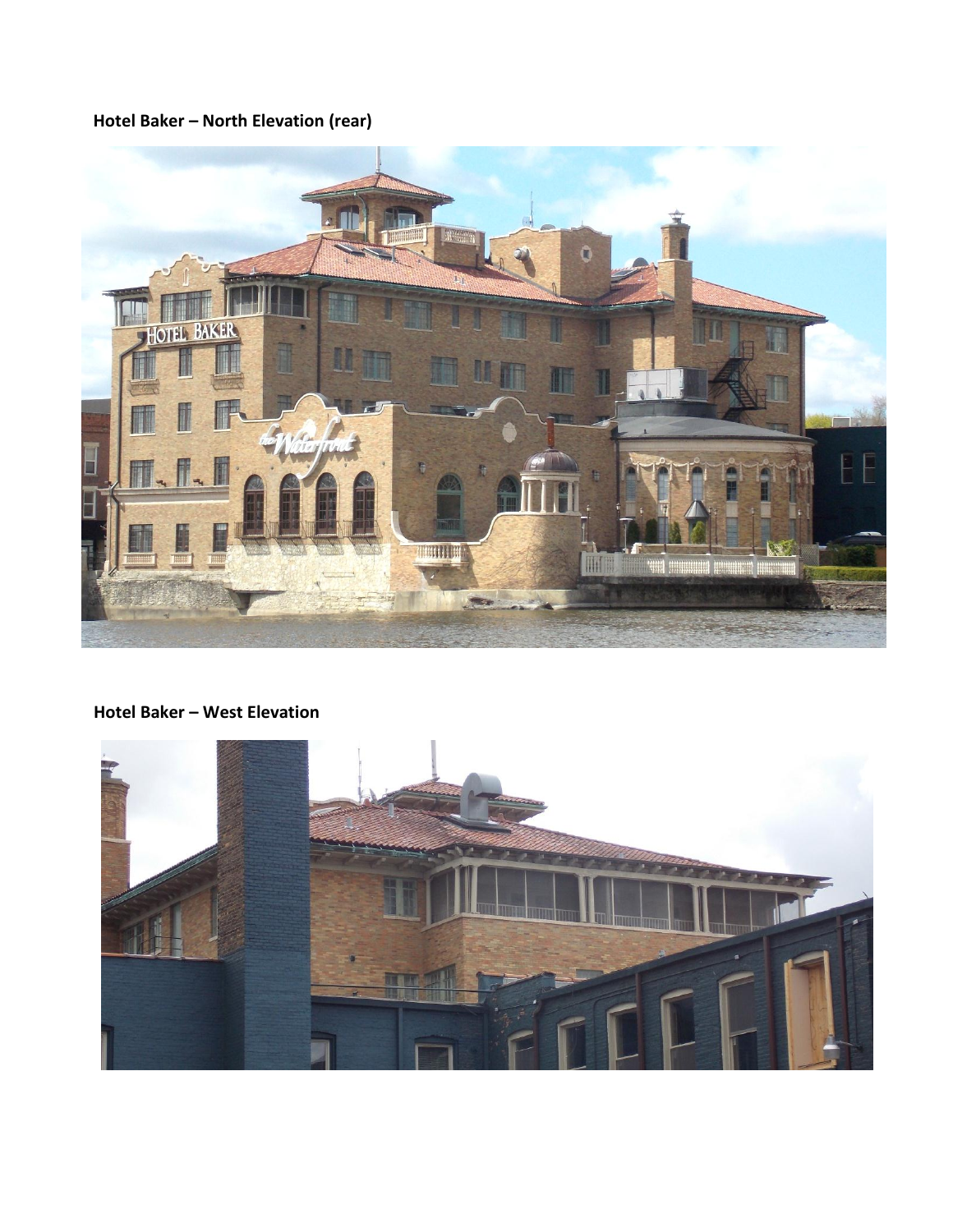

# **City of St. Charles Facade Improvement Agreement**

**THIS AGREEMENT**, entered into this 18th day of May, 2015, between the City of St. Charles,

Illinois (hereinafter referred to as "CITY") and the following designated OWNER/LESSEE, to wit:

| <b>Owner/Lessee's Name:</b>         | Joselito Salas                         |
|-------------------------------------|----------------------------------------|
| Name of Business:                   | Hotel Baker                            |
| Tax ID#/Social Security #           | 06-1705614                             |
| Address of Property to be Improved: | 100 W. Main St., St. Charles, IL 60174 |
| PIN Number:                         | 09-27-376-005                          |

## **WITNESSETH:**

**WHEREAS,** the CITY has established a Facade Improvement Program for application within the St. Charles Facade Improvement Business District ("District"); and

**WHEREAS,** said Facade Improvement Program is administered by the CITY with the advice of the Historic Preservation Commission and is funded from the general fund for the purposes of controlling and preventing blight and deterioration within the District; and

**WHEREAS,** pursuant to the Facade Improvement Program CITY has agreed to participate, subject to its sole discretion, 1) in reimbursing Owners/Lessees for the cost of eligible exterior improvements to commercial establishments within the District up to a maximum of one-half (1/2) of the approved contract cost of such improvements and 2) in reimbursing Owners/Lessees for 100% of the cost of the services of an architect for such facade improvements up to a maximum of \$4,000 per building, as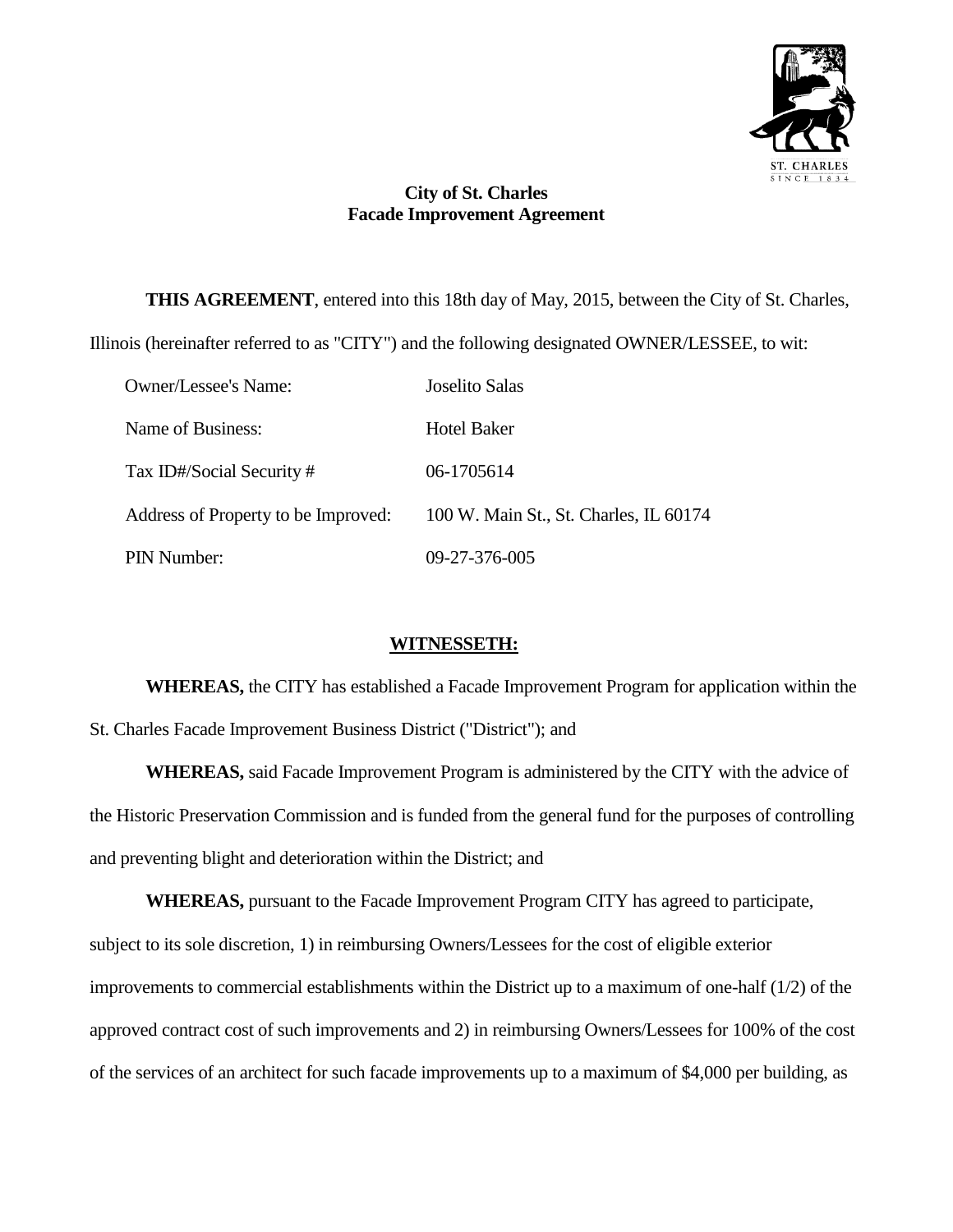set forth herein, but in no event shall the total CITY participation exceed ten thousand dollars (\$10,000) per facade, as defined herein, for eligible improvements to the front and/or side of a building, and ten thousand dollars (\$10,000) per building for eligible rear entrance improvements, with a maximum reimbursement amount of twenty thousand dollars (\$20,000) per building; and

**WHEREAS,** the OWNER/LESSEE's property is located within the Facade Improvement Business District, and the OWNER/LESSEE desires to participate in the Facade Improvement Program pursuant to the terms and provisions of this Agreement.

**NOW, THEREFORE,** in consideration of the mutual covenants and agreements obtained herein, the CITY and the OWNER/LESSEE do hereby agree as follows:

#### SECTION 1:

A. With respect to facade improvements to the front and side of a building and related eligible improvements, the CITY shall reimburse OWNER/LESSEE for the cost of improvements to the OWNER/LESSEE's property at the rate of fifty percent (50%) of such cost, and shall reimburse OWNER/LESSEE for 100% of the cost of fees for architectural services pertaining to such improvements, up to a maximum amount of \$4,000 per building as defined herein, provided that the total reimbursement for improvements to the front and side of a building and related eligible improvements and architectural services shall not exceed ten thousand dollars (\$10,000) per facade as defined herein.

B. With respect to improvements to rear entrance(s) of a building and related eligible improvements, the CITY shall reimburse OWNER/LESSEE for the cost of improvements to the OWNER/LESSEE's property at the rate of fifty percent (50%) of such cost, and shall reimburse OWNER/LESSEE for 100 % of the cost of fees for architectural services pertaining to such improvements, up to a maximum amount of \$4,000 per building, provided that reimbursement for landscaping materials and installation shall not exceed \$1,000 per building, and provided that the total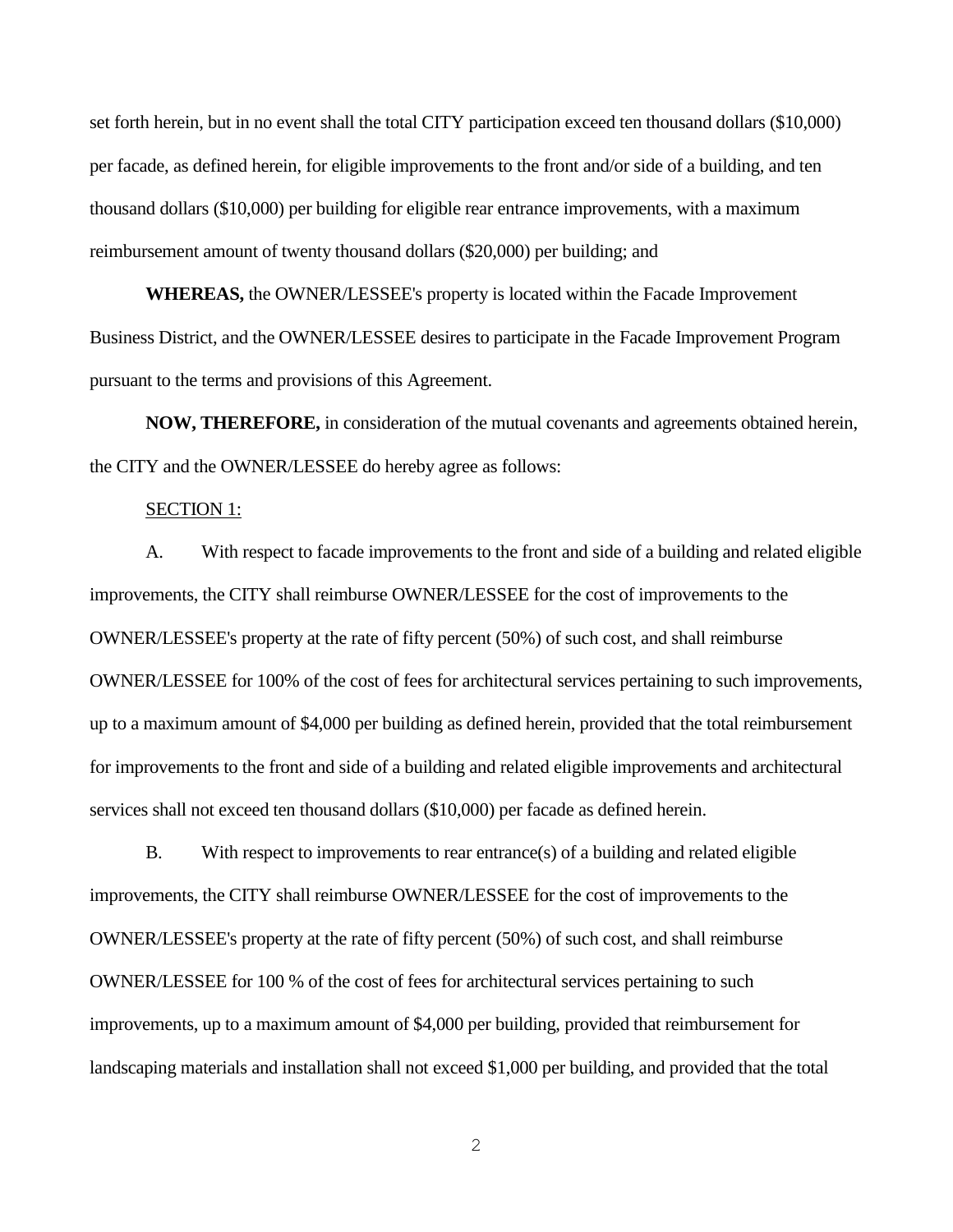reimbursement for rear entrance and related eligible improvements and architectural services shall not exceed ten thousand dollars(\$10,000) per building.

The actual total reimbursement amounts per this Agreement shall not exceed **\$10,680** for facade improvements to the front and side of a building and related eligible improvements and \$0 for improvements to rear entrance(s) of a building and related eligible improvements. The improvement costs which are eligible for City reimbursement include all labor, materials, equipment and other contract items necessary for the proper execution and completion of the work as shown on the plans, design drawings, specifications and estimates approved by the City. Such plans, design drawings, specifications and estimates are attached hereto as Exhibit I.

SECTION 2: No improvement work shall be undertaken until its design has been submitted to and approved by the City Council. Following approval, the OWNER/LESSEE shall contract for the work and shall commence and complete all such work within six months from the date of such approval.

SECTION 3: The Director of Community and Economic Development shall periodically review the progress of the contractor's work on the facade improvement pursuant to this Agreement. Such inspections shall not replace any required permit inspection by the Building Commissioner and Building Inspectors. All work which is not in conformance with the approved plans, design drawings and specifications shall be immediately remedied by the OWNER/LESSEE and deficient or improper work shall be replaced and made to comply with the approved plans, design drawings and specifications and the terms of this Agreement.

SECTION 4: Upon completion of the improvements and upon their final inspection and approval by the Director of Community and Economic Development, the OWNER/LESSEE shall submit to the CITY a properly executed and notarized contractor statement showing the full cost of the work as well as each separate component amount due to the contractor and each and every subcontractor involved in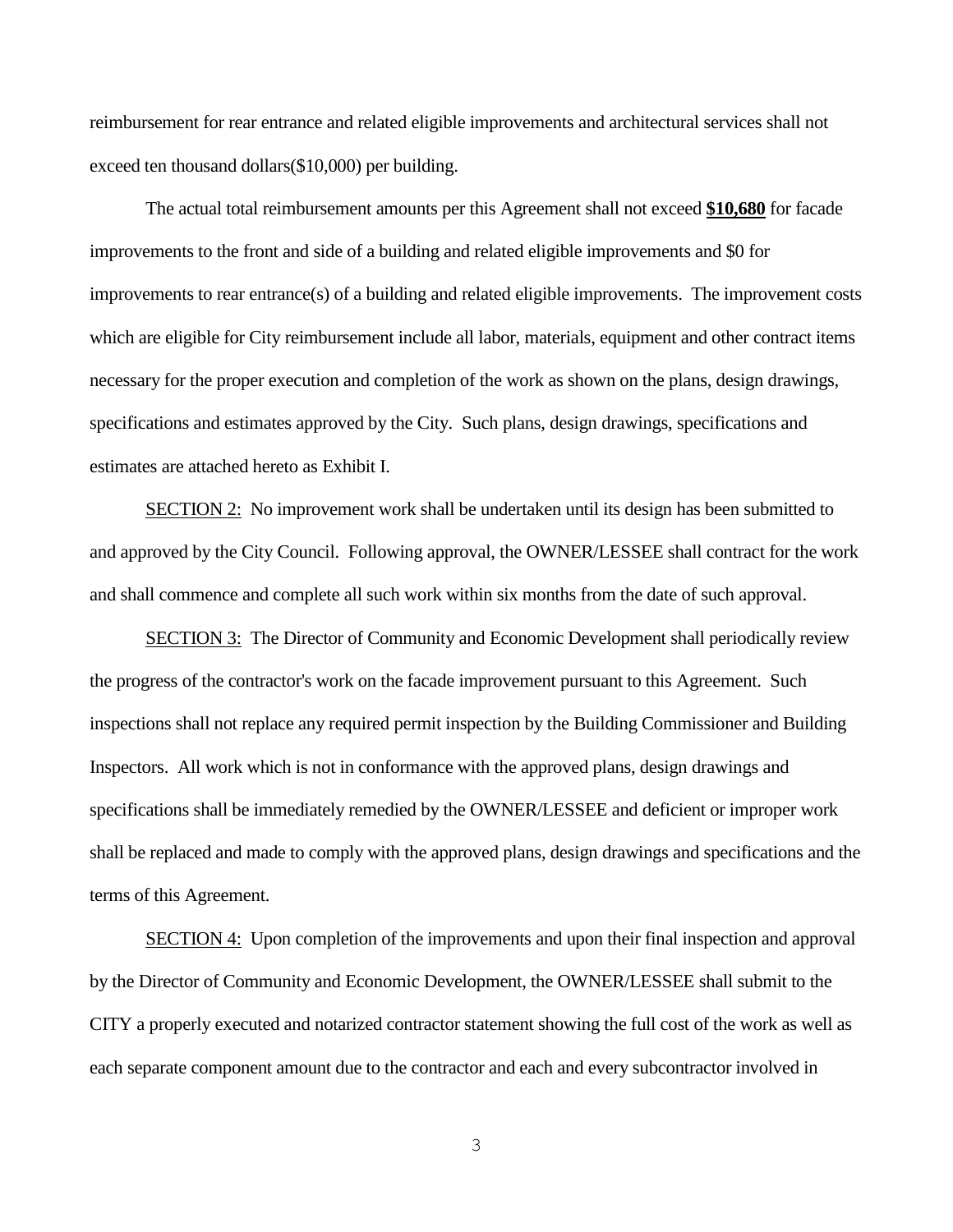furnishing labor, materials or equipment in the work. In addition, the OWNER/LESSEE shall submit to the CITY proof of payment of the contract cost pursuant to the contractor's statement and final lien waivers from all contractors and subcontractors. The OWNER/LESSEE shall also submit to the CITY a copy of the architect's statement of fees for professional services for preparation of plans and specifications. The CITY shall, within fifteen (15) days of receipt of the contractor's statement, proof of payment and lien waivers, and the architect's statement, issue a check to the OWNER/LESSEE as reimbursement for one-half of the approved construction cost estimate or one-half of the actual construction cost, whichever is less, and for 100% of architectural services fee, subject to the limitations set forth in Section 1 hereof.

In the alternative, at its sole discretion, CITY may reimburse OWNER/LESSEE in two payments. The first reimbursement may be made only 1) upon completion of work representing 50% or more of the maximum reimbursement specified in Section 1 hereof and 2) upon receipt by CITY of the architect's invoices, contractor's statements, invoices, proof of payment and notarized final lien waivers for the completed work and 3) upon a determination by the Director of Community and Economic Development that the remainder of the work is expected to be delayed for thirty days or more following completion of the initial work due to weather, availability of materials, or other circumstances beyond the control of the OWNER/LESSEE. The second, final reimbursement payment shall be made by CITY only upon submittal of all necessary documents as described herein.

SECTION 5: If the OWNER/LESSEE or his contractor fails to complete the improvement work provided for herein in conformity with the approved plans, design drawings and specifications and the terms of this Agreement, then upon written notice being given by the Director of Community and Economic Development to the OWNER/LESSEE, by certified mail to the address listed above, this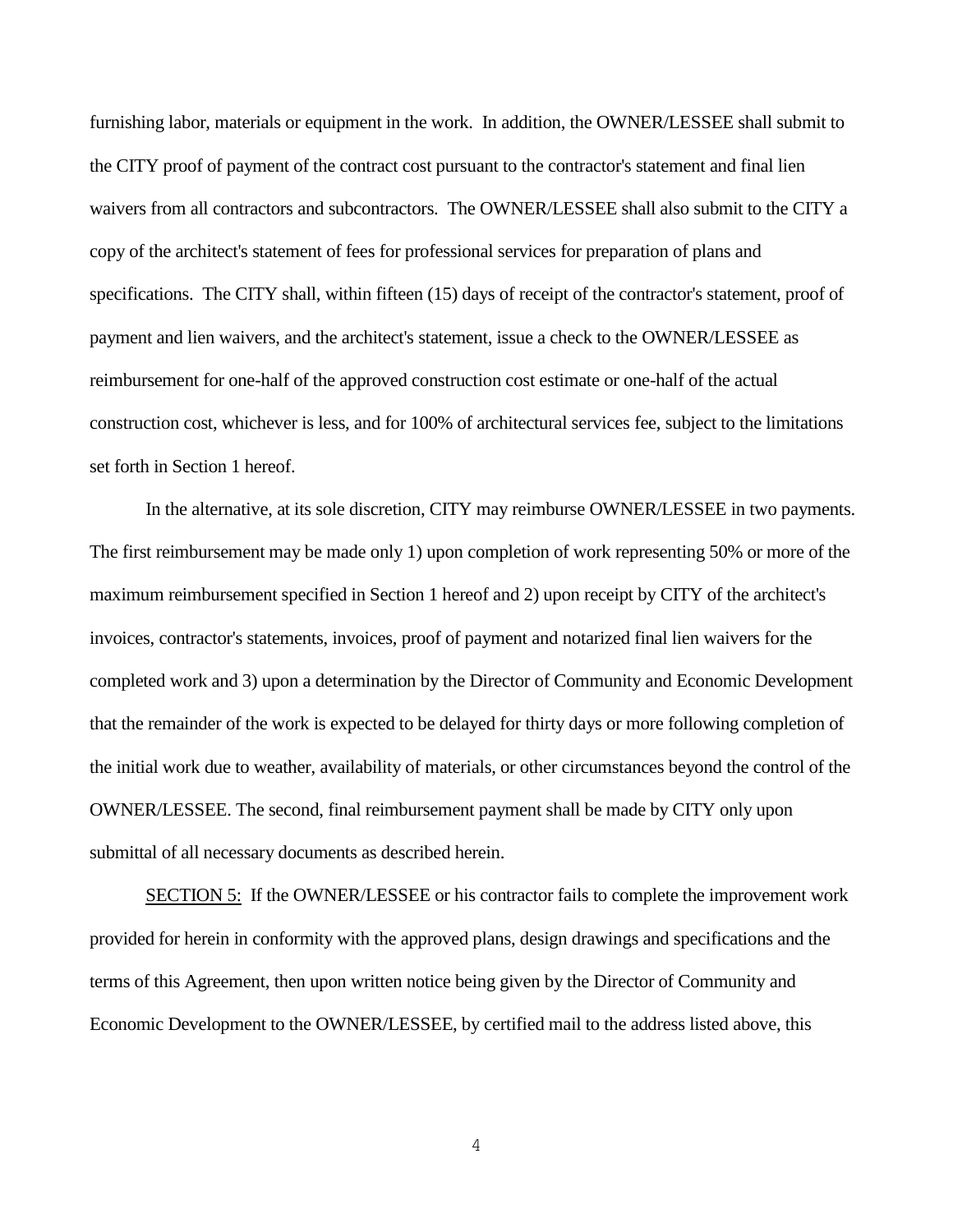Agreement shall terminate and the financial obligation on the part of the CITY shall cease and become null and void.

SECTION 6: Upon completion of the improvement work pursuant to this Agreement and for a period of five (5) years thereafter, the OWNER/LESSEE shall be responsible for properly maintaining such improvements in finished form and without change or alteration thereto, as provided in this Agreement, and for the said period of five (5) years following completion of the construction thereof, the OWNER/LESSEE shall not enter into any Agreement or contract or take any other steps to alter, change or remove such improvements, or the approved design thereof, nor shall OWNER/LESSEE undertake any other changes, by contract or otherwise, to the improvements provided for in this Agreement unless such changes are first submitted to the Director of Community and Economic Development, and any additional review body designated by the Director, for approval. Such approval shall not be unreasonably withheld if the proposed changes do not substantially alter the original design concept of the improvements as specified in the plans, design drawings and specifications approved pursuant to this Agreement. OWNER/LESSEE shall execute and record a restrictive covenant, in a form substantially the same as Exhibit "II" hereto, at City's request.

SECTION 7: The OWNER/LESSEE releases the CITY from, and covenants and agrees that the CITY shall not be liable for, and covenants and agrees to indemnify and hold harmless the CITY and its officials, officers, employees and agents from and against, any and all losses, claims, damages, liabilities or expenses, of every conceivable kind, character and nature whatsoever arising out of, resulting from or in any way connected with directly or indirectly with the facade improvement(s), including but not limited to actions arising from the Prevailing Wage Act (820 ILCS 30/0.01 et seq.) The OWNER/LESSEE further covenants and agrees to pay for or reimburse the CITY and its officials, officers, employees and agents for any and all costs, reasonable attorneys' fees, liabilities or expenses incurred in connection with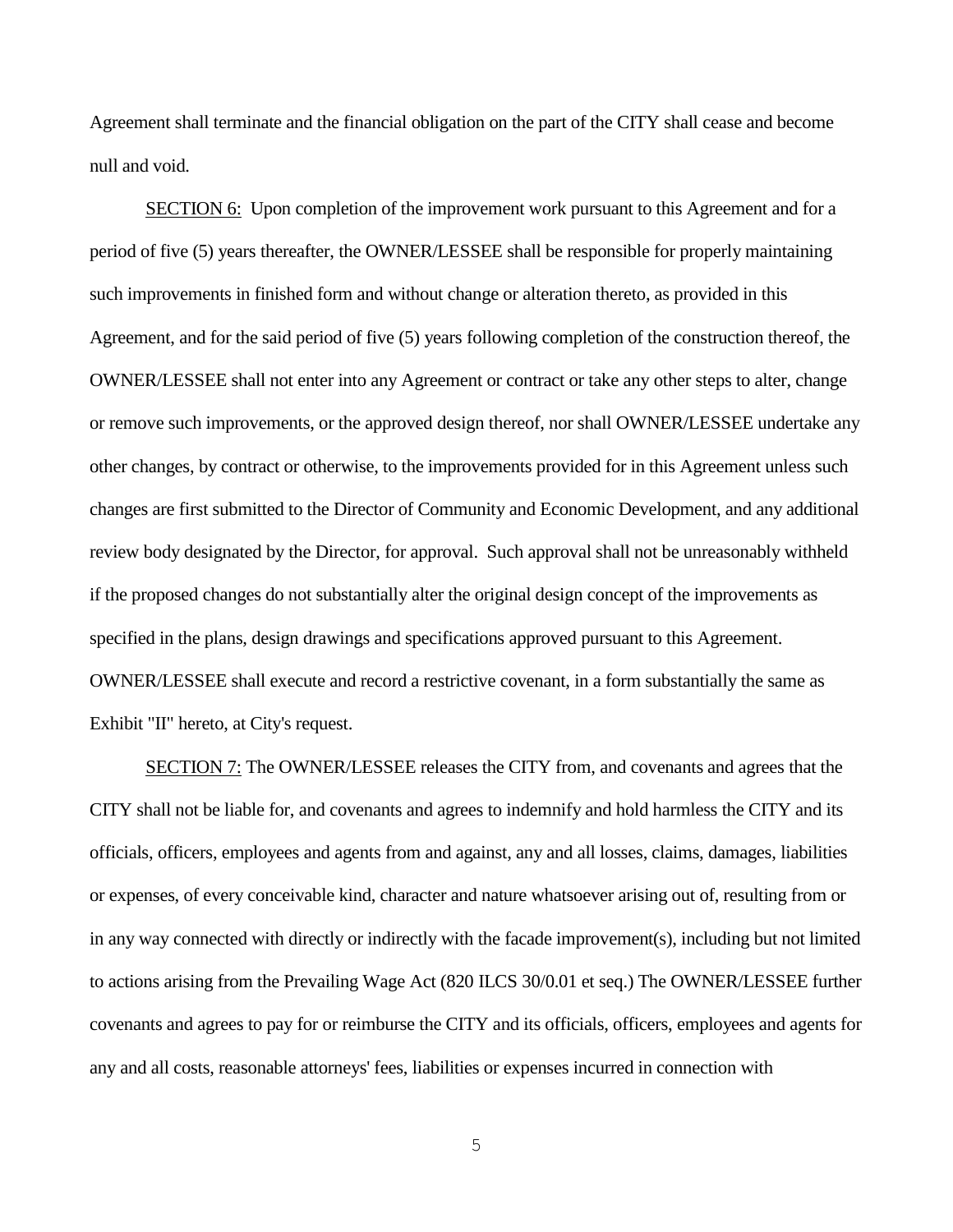investigating, defending against or otherwise in connection with any such losses, claims, damages, liabilities, or causes of action. The CITY shall have the right to select legal counsel and to approve any settlement in connection with such losses, claims, damages, liabilities, or causes of action. The provisions of this section shall survive the completion of said facade improvement(s).

SECTION 8: Nothing herein is intended to limit, restrict or prohibit the OWNER/LESSEE from undertaking any other work in or about the subject premises which is unrelated to the facade improvement provided for in this Agreement.

SECTION 9: This Agreement shall be binding upon the CITY and upon the OWNER/LESSEE and its successors, to said property for a period of five (5) years from and after the date of completion and approval of the facade improvement provided for herein. It shall be the responsibility of the OWNER/LESSEE to inform subsequent OWNER(s)/LESSEE(s) of the provisions of this Agreement.

IN WITNESS THEREOF, the parties hereto have executed this Agreement on the date first appearing above.

**\_\_\_\_\_\_\_\_\_\_\_\_\_\_\_\_\_\_\_\_\_\_\_\_\_\_\_ \_\_\_\_\_\_\_\_\_\_\_\_\_\_\_\_\_\_\_\_\_\_\_\_\_\_\_\_\_**

#### **OWNER/LESSEE CITY OF ST. CHARLES**

**Mayor**

**ATTEST:\_\_\_\_\_\_\_\_\_\_\_\_\_\_\_\_\_\_\_\_\_\_\_**

**City Clerk**